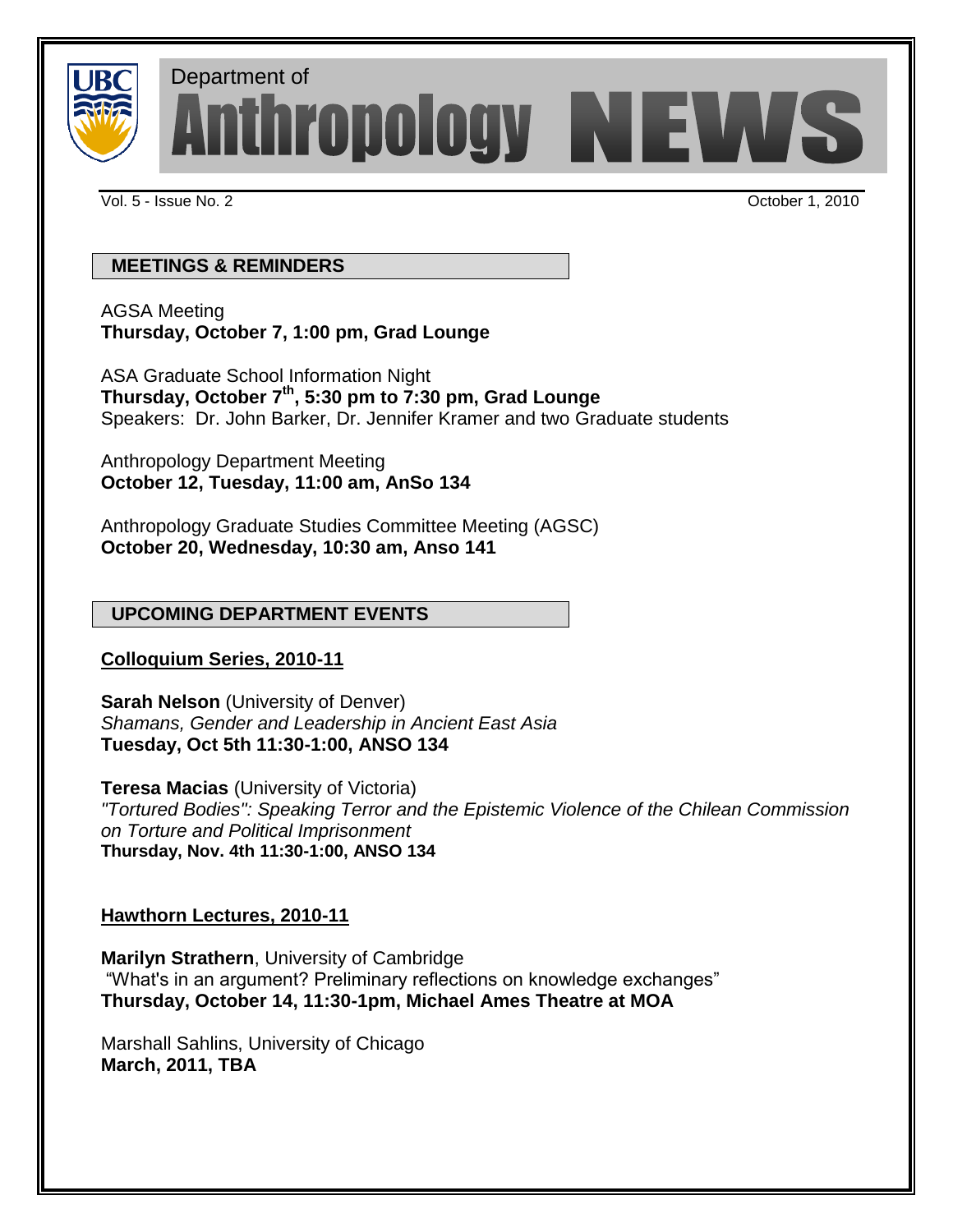#### **CONGRATULATIONS**

Professor **Jennifer Kramer** has been elected for a three year term as a board member of the Council for Museum Anthropology, a section of the American Anthropology Association.

**Rafael Wainer** has been accepted as a Liu Scholar at the Liu Institute Scholar Program.

# **UBC ANTHROPOLOGY IN THE NEWS**

An interview with **Millie Creighton** by journalist Judith Lachapelle appears in the article, 'Des Sumos Trempant dan les Paris Illegaux ('Sumo Wrestlers Dipping Into Illegal Betting') first published July 15, 2010 in the Montreal based newspaper, LaPresse, the largest circulating French language newspaper in Canada, and can be accessed by Internet at: [http://www.cyberpresse.ca/international/asie-oceanie/201007/15/01-4298347-des-sumos](http://www.cyberpresse.ca/international/asie-oceanie/201007/15/01-4298347-des-sumos-trempent-dans-les-paris-illegaux.php?utm_categorieinterne=trafficdrivers&utm_contenuinterne=cyberpresse_B12_en-manchette_278_section_POS1)[trempent-dans-les-paris-](http://www.cyberpresse.ca/international/asie-oceanie/201007/15/01-4298347-des-sumos-trempent-dans-les-paris-illegaux.php?utm_categorieinterne=trafficdrivers&utm_contenuinterne=cyberpresse_B12_en-manchette_278_section_POS1)

[illegaux.php?utm\\_categorieinterne=trafficdrivers&utm\\_contenuinterne=cyberpresse\\_B12\\_e](http://www.cyberpresse.ca/international/asie-oceanie/201007/15/01-4298347-des-sumos-trempent-dans-les-paris-illegaux.php?utm_categorieinterne=trafficdrivers&utm_contenuinterne=cyberpresse_B12_en-manchette_278_section_POS1) [n-manchette\\_278\\_section\\_POS1](http://www.cyberpresse.ca/international/asie-oceanie/201007/15/01-4298347-des-sumos-trempent-dans-les-paris-illegaux.php?utm_categorieinterne=trafficdrivers&utm_contenuinterne=cyberpresse_B12_en-manchette_278_section_POS1)

# **PUBLICATIONS**

### **Gordillo, Gastón**

2010 Historias de los bosques que una vez fueron pastizales: la producción de la naturaleza en la frontera argentino-paraguaya (Histories of the Forests that Once Were Grasslands: The Production of Nature in the Argentine-Paraguayan borderlans). Población y Sociedad. 17: 59-79.

## **Rosenoff, Lara**

2010 Rational Witness No More: Social Documentary and War in Northern Uganda. International Journal of the Arts in Society, Volume 5(1):219-236.

## **PRESENTATIONS**

#### **Millie Creighton**

2010 'Ethnic Eroticisms Confront Nationality, Gender, and Racial Hierarchies: Exploring the Korea Boom in Japan, and Japanese Tourism to Korea, in Spain Sept. 8, 2010 for the Inter-Asia unit, at the Universitat Autonoma de Barcelona (Autonomous University of Barcelona).

## **Millie Creighton**

2010 Presented the paper, 'Where the House at Cavendish Used to Be: Japanese Anne Tourism, Foreign Furusato, An Old Canadian Other, New Japanese Selves, and Women's Place.' Sept. 10, 2010 on an invited panel for the conference Tourism and Seductions of Difference held in Lisbon, Portugal.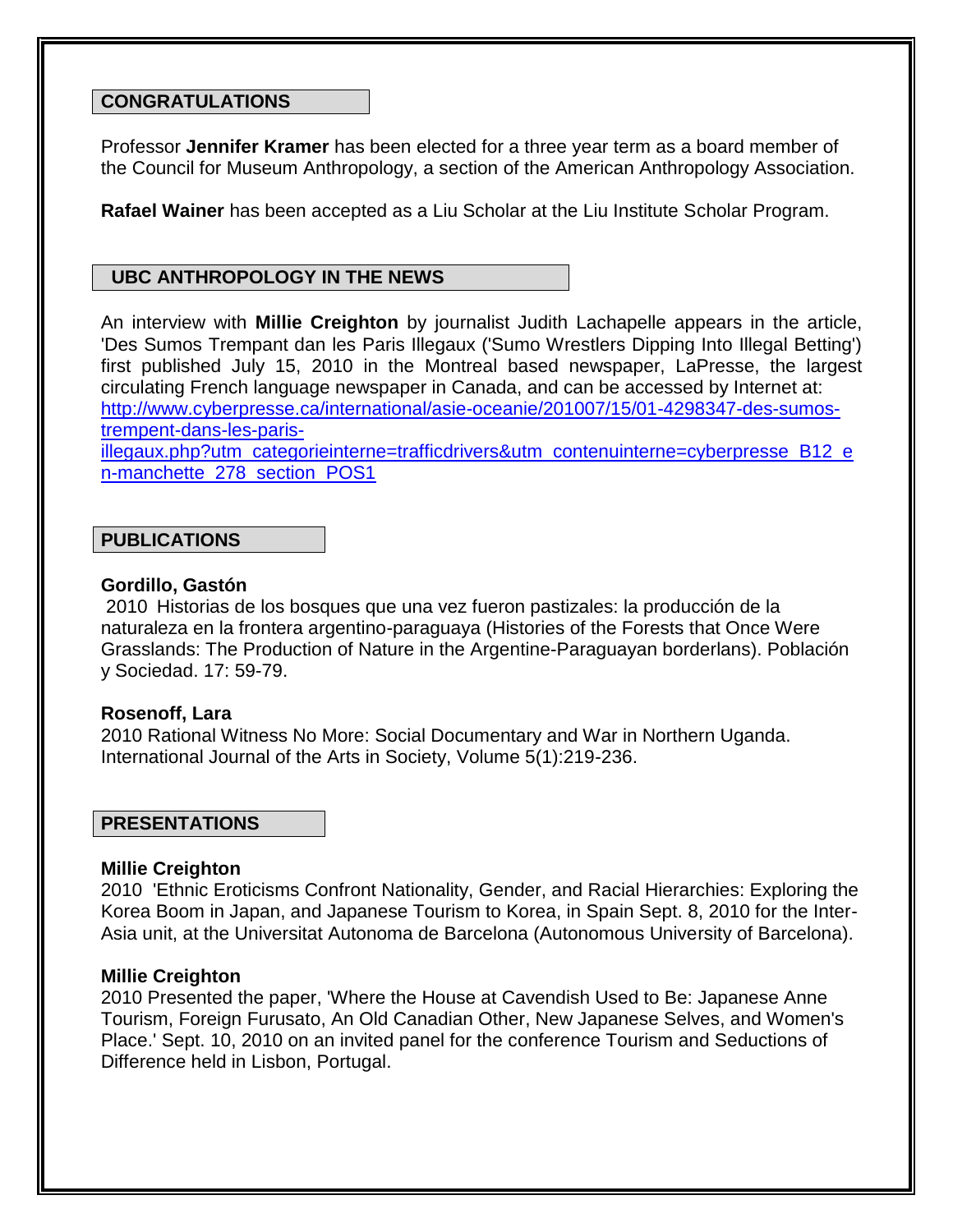### **Pokotylo, David**

2010 Shang Lithic Industries: A Case Study from the Heihelu locality, Yinxu, Anyang. Paper presented at the International Symposium "Archaeology in China and the World: Past, Present and Prospects." 60th Anniversary of the Institute of Archaeology, Chinese Academy of Social Sciences, Beijing. July 28-30, 2010.

### **Rosenoff, Lara**

2010 The Foolish Witness and Critical Practice. Invited Paper Presentation at Colloquia: Experiences in Witnessing: Artistic Practices at the Intersection of Testimony and Presence, Sept.16th-17th, Toronto, Canada.

### **Rosenoff, Lara**

2010 Her Name is Beatrice/She, You and I/Intersections in Witnessing. Vitrine Installations at Gallery 44, Toronto, Canada from Sept.14th to Oct.16th.

Avellana, Alicia; Dante, Patricia; García Palacios, Mariana; **Vivaldi, Ana** 2010 "Una experiencia de taller sobre nuevas tecnologías en un barrio toba (qom) del Gran Buenos Aires (Argentina) desde la mirada de los niños y jóvenes." (The Experience of a New Technologies Workshop in a Toba Neighbourhood in Greater Buenos Aires City: Children's and Youth Perspectives). III conference of Minority Languages. Buenos Aires, 4th and 5th of June 2010.

# **CORRECTION FROM LAST NEWSLETTER**

Arndt, Ursula, Alan McMillan, **Iain McKechnie**, and Dongya Y. Yang 2010 Ancient DNA Analysis of Northeast Pacific Humpback Whale (*Megaptera novaeangliae*) off the West Coast of Canada: Implications for Archaeology and Conservation Biology. Paper presented at the International Council of Archaeozoology 11th Conference, Muséum National D'Histoire Naturelle, Pierre & Marie Curie University, Paris.

## **AWARDS**

## **Jory Stariwat**

2010 Awarded a Graduate Student Research Award (worth \$20,000 US dollar) from the North Pacific Research Board for my thesis titled: Lewis Point, a seasonal subsistence fish camp in transition: negotiations in a mixed/cash subsistence economy 1980-2011

#### **Jory Stariwat**

2010 Awarded a Beginning Graduate Award from the Alaska Anthropological Association (\$750 US dollar)